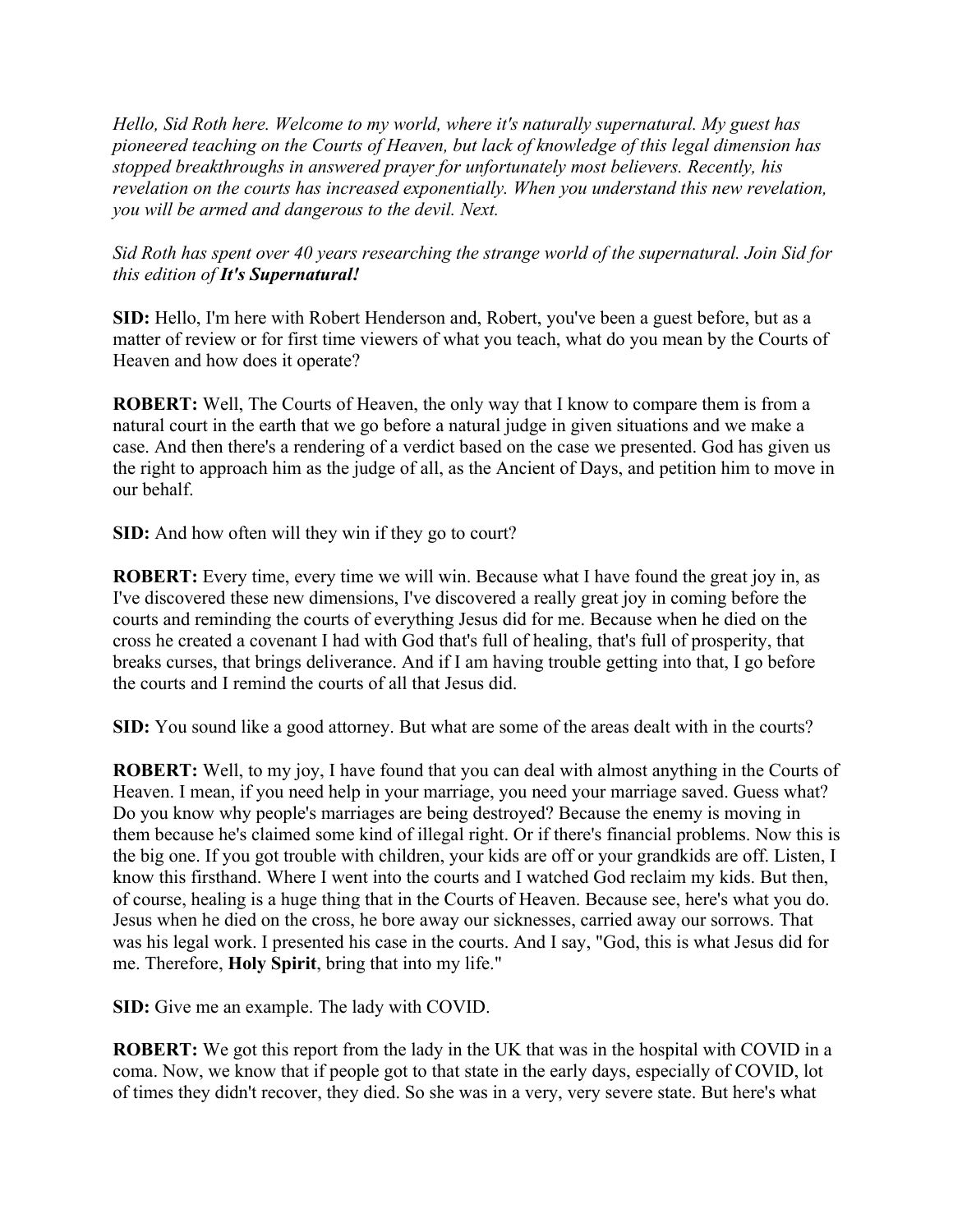happened, when she was in that coma, she suddenly found herself in a place in the spirit world called the Court of Heaven. That she didn't know anything about. And she watched as there was a case against her, and there was a case presented for her. And the court rendered a verdict that she would be healed and restored. She woke up, she got out of the hospital, she went back to her church.

## **SID:** She was in a coma?

**ROBERT:** Yeah, she was in a coma. And she went back to her church and started telling them how that, the reason she was healed, she suddenly found herself in some place called the Court of Heaven in the spirit world. And they looked at her and said, "Do you know Robert Henderson's teaching about the place called The Court of Heaven?" This is what her church friend said. And she said, "No, I don't know anything about it. I've never heard of it. I just know where I was in the spirit." And they said, "You need to read his stuff." So next thing we know, we're getting an email where she's telling us, "This is what happened to me." This is what she said, "I read your stuff. It's exactly what you say."

**SID:** This new clarity that you have. See, many people took his teaching and had amazing results. But many people missed being able to have the amazing results because they didn't have the clarity that Robert has today. And there's too much to go into, it's all in the book. But tell me some of the things about what you found out about people with great gifting, as opposed to someone that is just average believer and the difference and the faith dimension versus the gift dimension? And even the thing that got to me is when I first heard your teaching I thought, I had to have the same experience you had. I had to go and I had to be in that court. And I was looking for all the court paraphernalia. And I couldn't see any. Talk to that what God's telling you?

**ROBERT:** See, that is so important, because when I first got ahold of the teaching, which has been 11 years ago now. I didn't just come up with this yesterday. It's been 11 years. When I first got ahold of the teaching, I was very, very strongly influenced by some very, very strong prophetic seers that had unbelievable abilities in the spirit realm, which are great people and are bona fide ministries. But I even, I myself didn't have that level of gifting that I saw in them. So I found out, this is what I found out. You can actually step into the Courts of Heaven by faith. See, it always bothered me, that even when I would tell people that I left the impression they had to have this special person to help them do this. They had to have this special person to see into the spirit realm. That always bothered me, because I thought, "If this is a valid teaching, if this is really real, it's for everybody." And God never made anything complicated.

**ROBERT:** So I began to seek him and the Lord said, "Robert, it's all about faith. Look, you see what's in the Word. You see that there's a place called the Court of Heaven and you by faith step into that realm and simply began to operate with the knowledge you have." Because God said in Philippians chapter three, "If I need to know anything else, God will show it to me." See, I always tell people, don't worry about what you don't know. Don't worry about that. Just operate on what you do know and move in faith and God will meet you every time. I used to be intimidated, quite honestly, by these people that had these high level powerful giftings.

**SID:** Well, they don't intimidate me. They just provoke me.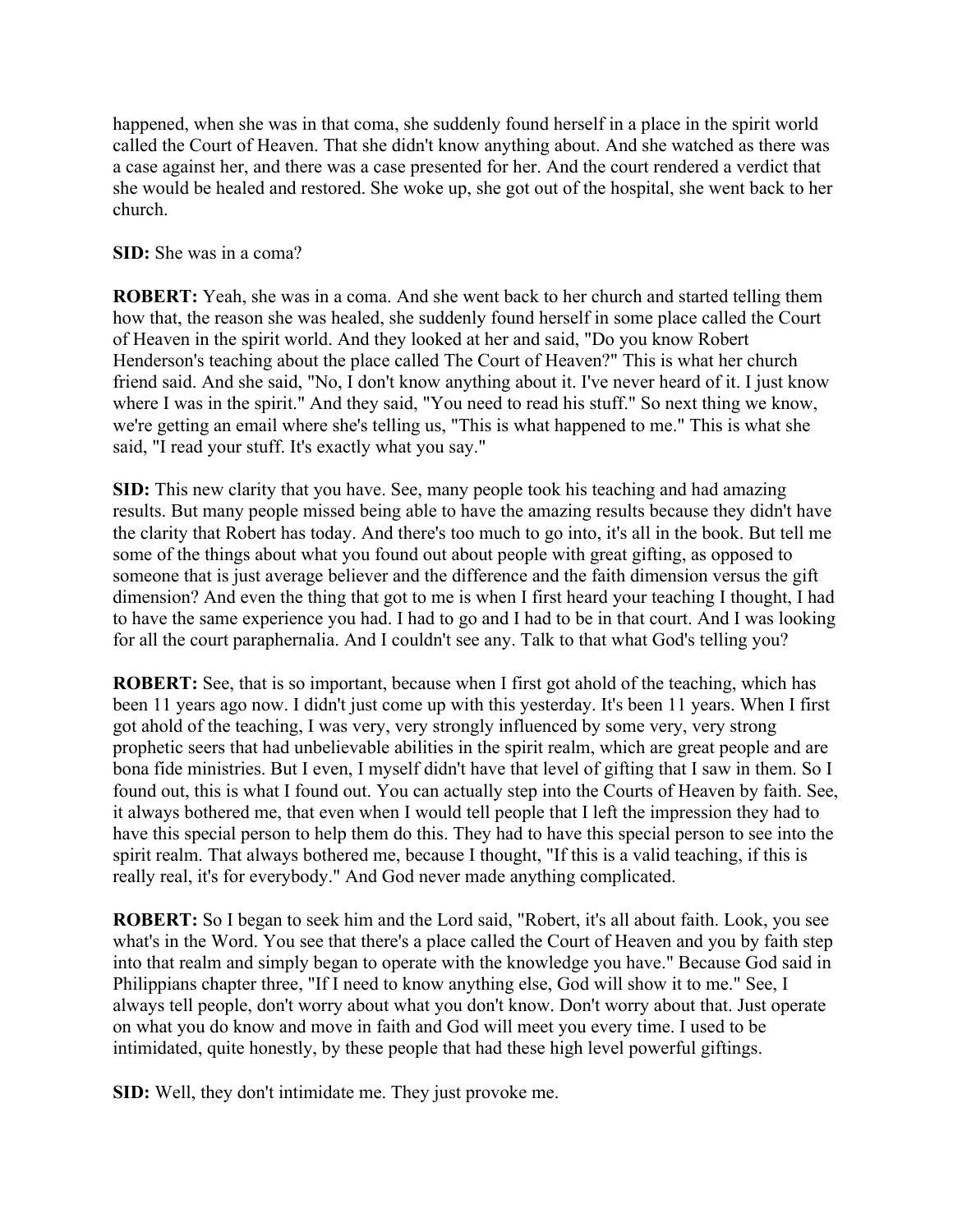**ROBERT:** Well, I was like, "Well, I can't do that. I can't do it on that level." And so what I found out though, was that me operating simply out of the faith realm. Taking God at his word and applying it and believing it. I can bona fide say this. I literally have gotten as much or more breakthrough than some of the others that even have much greater, powerful giftings in the spirit realm. Because God honors faith. That's why anybody can do this.

**SID:** Briefly explain, and I have to tell you, it's all laid out so easily understood in this new addition of the book, and all of this revelation that he didn't have before is there now. Tell me about obstacles for breakthroughs, such as inequity or covenants? Explain that?

**ROBERT:** You know, as I've operated in the Courts of Heaven now for the 11 years, what I've discovered is that you can break down anything. If you will, your history or your bloodline into two areas, iniquity, which is the sin of the forefathers or covenants with the enemy. Now, in my own personal life, the first thing that I ever dealt with in the Court of Heaven was that it was revealed that there had been a covenant made with a demon god, actually named Parax, that had claimed a legal right to possess me and my lineage. Because here's the deal by covenants. Covenants never end unless you end them because the enemy—

**SID:** All right, it was revealed to you?

## **ROBERT:** Yeah.

**SID:** What if it wasn't revealed, if something like that is blocking your prayers, can you come against that if you don't know exactly what it is?

**ROBERT:** Absolutely. I tell people all the time, here's what I do. When I don't know exactly what I'm dealing with, I claim Colossians 2:14, "That every handwriting of ordinance that was against me, Jesus took it out of the way, nailing it to his cross." See, I have just activated in the courts what Jesus legally did for me.

**SID:** Tell me about the woman freed from being the bride of Satan. Very briefly.

**ROBERT:** I was in a meeting and I just had people pray a prayer based on kind of what I just told you. Every handwriting of ordinance, every accusation that was against me, I let them in a prayer. And I said, "Just pray this and just believe." And as we went before the courts, now we're asking for there to be a dissolving, a revoking of any, an annulling of any covenant that the enemy would claim. Well, what happened was there was a woman in the meeting that I didn't know that she had been conceived and raised as the bride of Satan, her parents were Satanists. And they had conceived her for the express purpose of belonging to Satan and dedicated to his purposes.

**ROBERT:** And so what happened was she had gotten saved, but the demons wouldn't leave her alone. They kept coming after her. She said they tormented her all the time. Even though she was born again, she couldn't get free from them. But then I led them in a prayer of stepping into the Courts of Heaven and asking that on the basis of what Jesus did, any legal claim, any covenant that had been made would now be annulled. And she came to me after the services. And she said,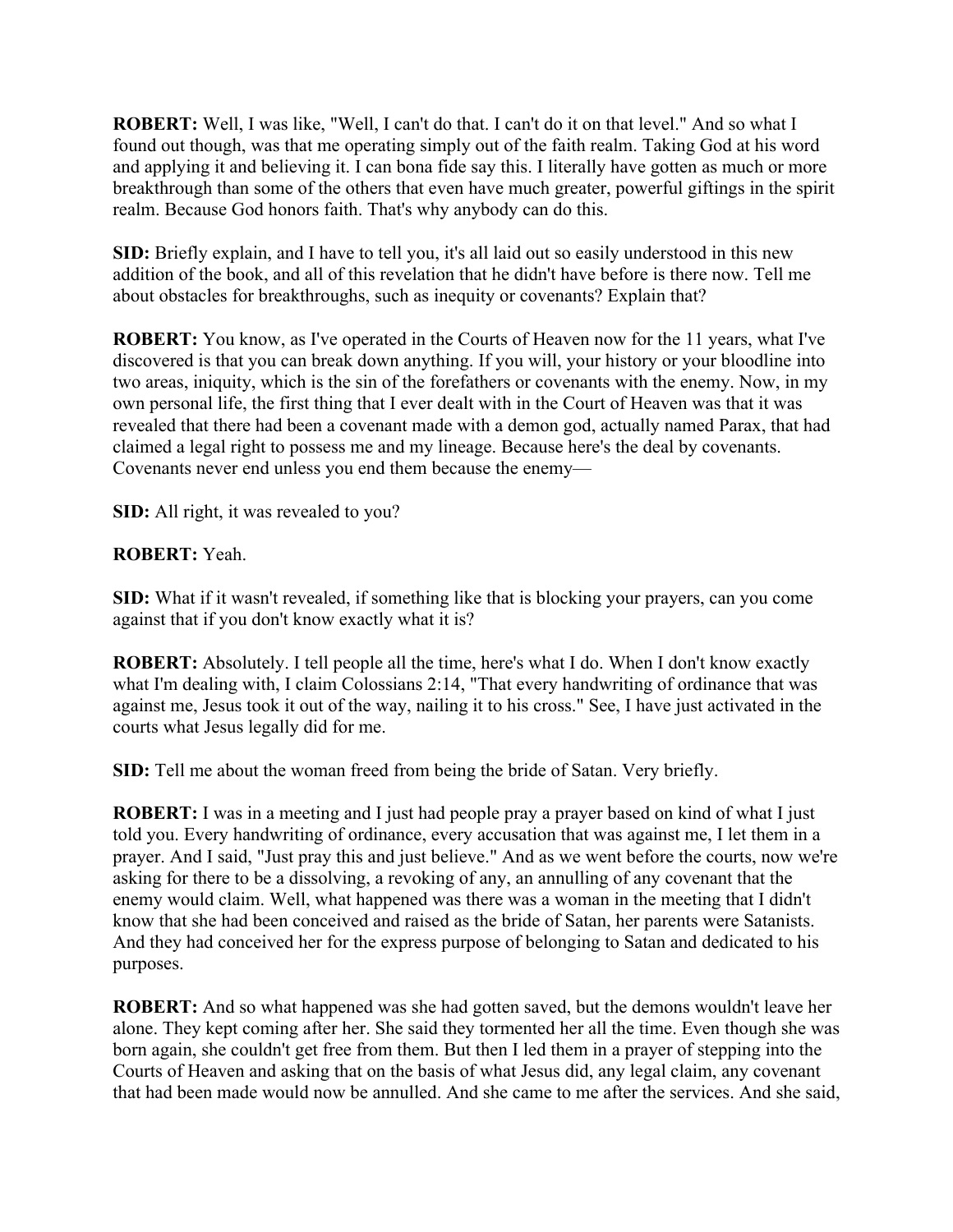she said, "I got to tell you something happened." She emailed me a few months later. And she said, "I want you to know, since that time I have been totally free. There has been no more demonic harassment. I'm free from the powers of darkness for the first time in my life."

**SID:** Would you pray that all of these covenants known and unknown by the viewers would be broken and will repeat the prayer after you or however you want to pray it?

**ROBERT:** Yes. Yes. So I want you to pray this after me, but first let me just say this. And then I want you to pray. Lord, I bring all of us before your courts right now. I step into the heavenly realm, the spiritual dimension of the Court of Heaven. Now I want you to say this. Say, Lord, as I stand before your courts ...

**SID:** Lord, as I stand before your courts ...

**ROBERT:** ... I would remind the courts ...

**SID:** ... I would remind the courts ...

**ROBERT:** ... I am bought by the blood of Jesus.

**SID:** ... I am bought by the blood of Jesus.

**ROBERT:** Therefore, I am owned by him.

**SID:** Therefore, I am owned by him.

**ROBERT:** Therefore, any legal claim ...

**SID:** Therefore, any legal claim ...

**ROBERT:** ... against me ...

**SID:** ... against me ...

**ROBERT:** ... that would say I belong to the satanic realm ...

**SID:** ... that would say I belong to the Satan realm ...

**ROBERT:** ... I am asking ...

**SID:** ... I am asking ...

**ROBERT:** ... that because of what the blood of Jesus is now saying ...

**SID:** ... that because of what the blood of Jesus is now saying ...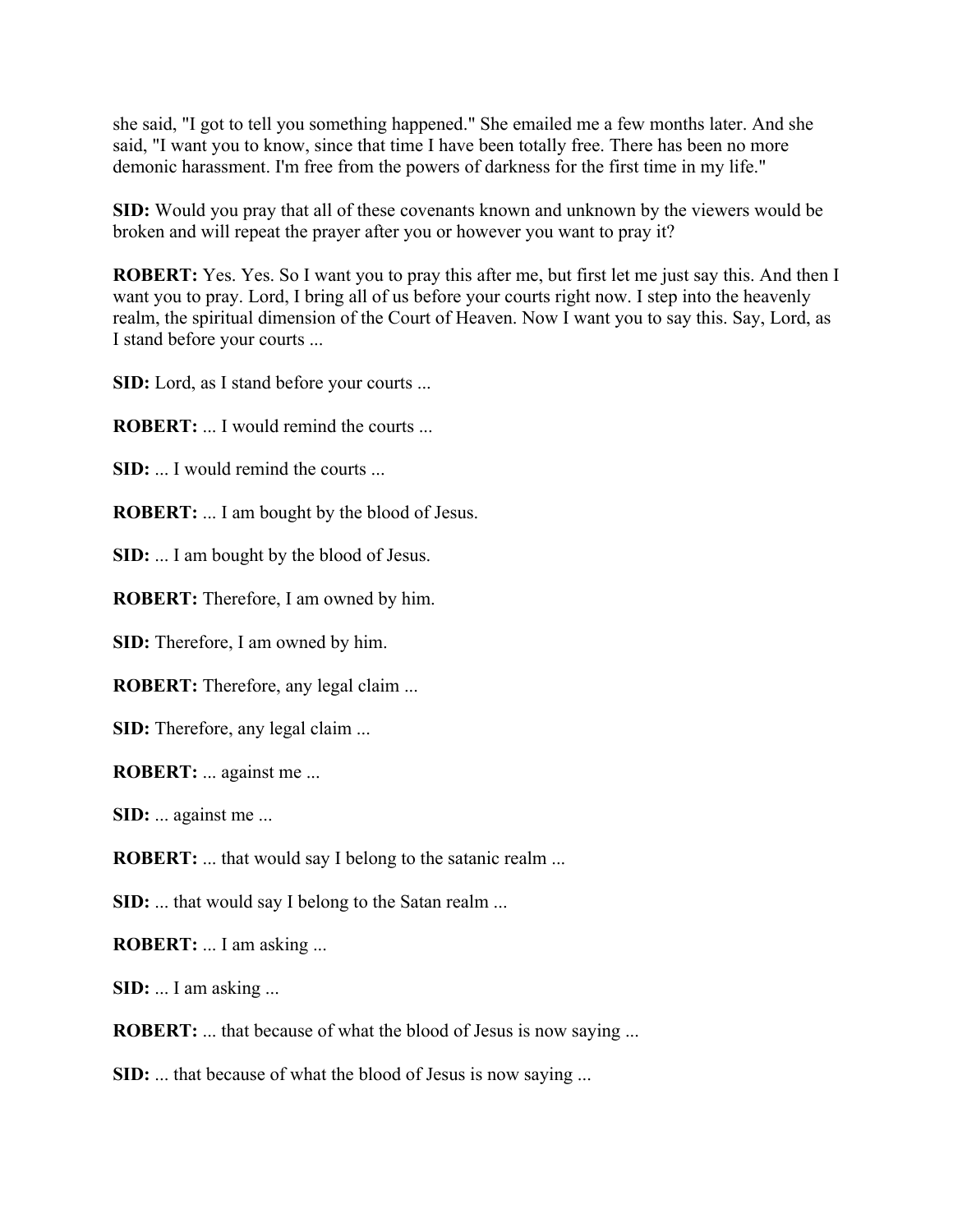**ROBERT:** ... that, that covenant ...

**SID:** ... that, that covenant ...

**ROBERT:** ... that, that claim ...

**SID:** ... that, that claim ...

**ROBERT:** ... against me and my family ...

**SID:** ... against me and my family ...

**ROBERT:** ... would now be annulled.

**SID:** ... would now be annulled.

**ROBERT:** Whether it is known ...

**SID:** Whether it is known ...

**ROBERT:** ... or it is unknown.

**SID:** ... or it is unknown.

**ROBERT:** I ask Lord ...

**SID:** I ask Lord ...

**ROBERT:** ... let the legal claims ...

**SID:** ... let the legal claims ...

**ROBERT:** ... of Satan ...

**SID:** ... of Satan ...

**ROBERT:** ... now be revoked.

**SID:** ... now be revoked.

**ROBERT:** And let me go free ...

**SID:** And let me go free ...

**ROBERT:** ... and all that belongs to me.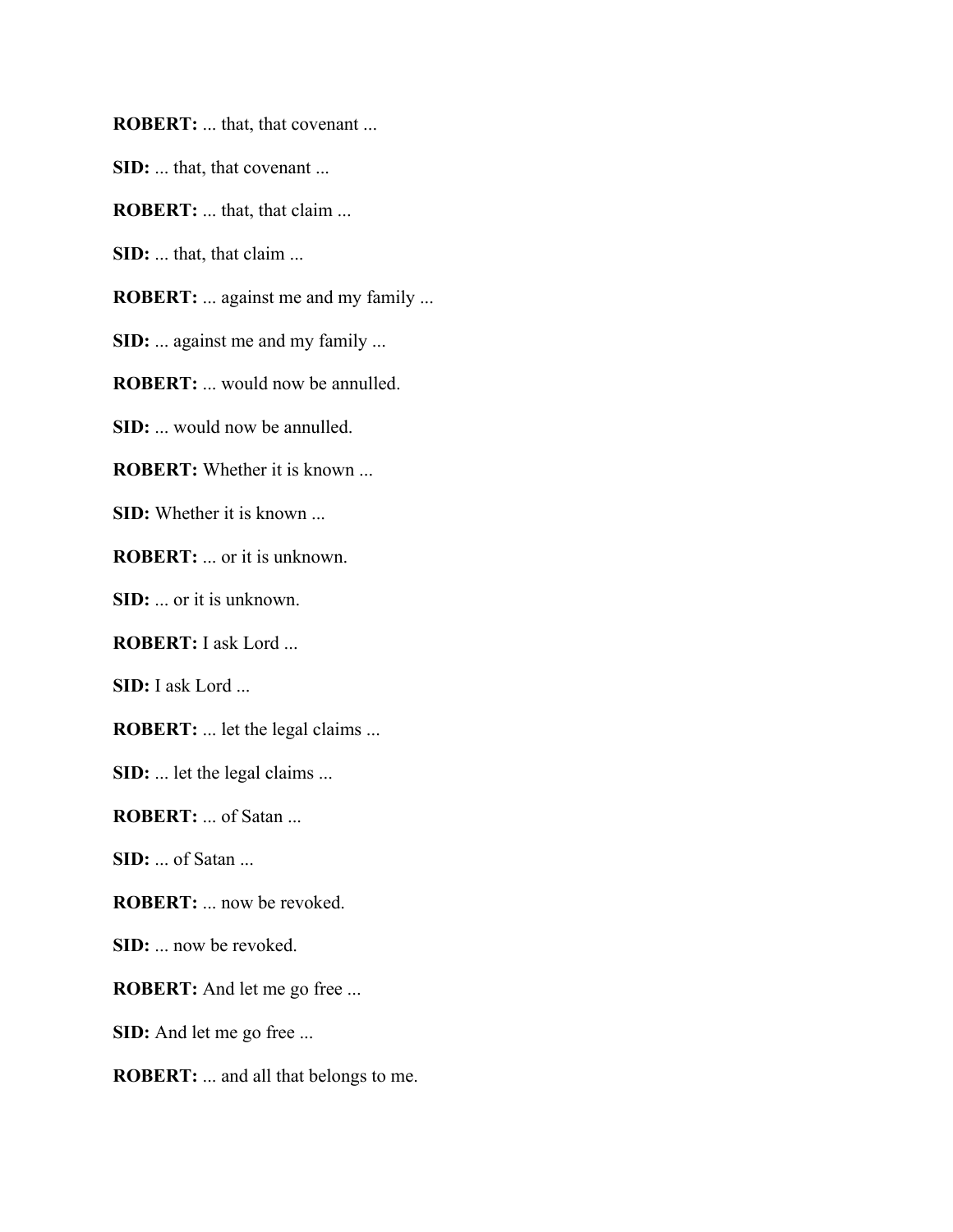**SID:** ... and all that belongs to me.

**ROBERT:** In Jesus name.

**SID:** In Jesus name.

**ROBERT:** Amen.

**SID:** Amen. Explain, what are the books of heaven?

**ROBERT:** The books of heaven in Daniel 7:10 the scripture says, "The court is seated and the books are open." Well, that really intrigued me the first time I saw that. Because I know that over in Psalms 139:16 David claimed that all of his days, yet unfashioned and all of his purpose, all of his will, all the will of God for him was written down in a book before, if you will, time began. And so what's in the books of heaven is the kingdom reason, the real reason we're alive in the planet. And the purpose we're supposed to fulfill. Well, guess what? Satan doesn't want people fulfilling what's in their books. Because if each one of us gets what's in our book, then the massive purpose of God gets done across the earth. And so he resists us from getting the fullness of what's in our books.

**SID:** And everything in the book is good.

## **ROBERT:** Yes.

**SID:** Because God is a good God. Everything in that book, and the devil's job is to rob you of your goodness.

**ROBERT:** That's right. Well, even in Revelation 10, where John is given a book to eat, it's sweet in his mouth. Why is it sweet in his mouth? Because it's good stuff in that book. Books, heavenly books are filled with good things. So the book about us, the books about each one of us individually, it's filled with the purpose and the destiny. I think that where it's even spoken of in scripture, "Eye has not seen. Ear has not heard. It hasn't even entered into our hearts the things that God has prepared for those of us that love him." That's what's in our books. But see, the enemies wants to hinder us from getting that through legal means, and that's exactly what he did with Peter. And that Peter literally came ... Or Jesus said to Peter, "Simon, Simon, I have," He said, "Satan has desired to have you, that he might sift you his sweet, but I prayed for you that your faith would not fail." And see, that's Luke 22:31. And so what he was saying to Peter, Satan wants you, that word desired there literally means he's demanded you be put on trial.

**ROBERT:** Because Satan knew if Peter got what was in his book, that life on the planet was going to change. And the Kingdom of God was going to be advanced. So Satan built a case against Peter to stop him from getting what was in his book.

**SID:** So, are you saying that Satan is doing the same thing again to each one of us? And by going to the Courts of Heaven, you are saying, we can get the good things in our book?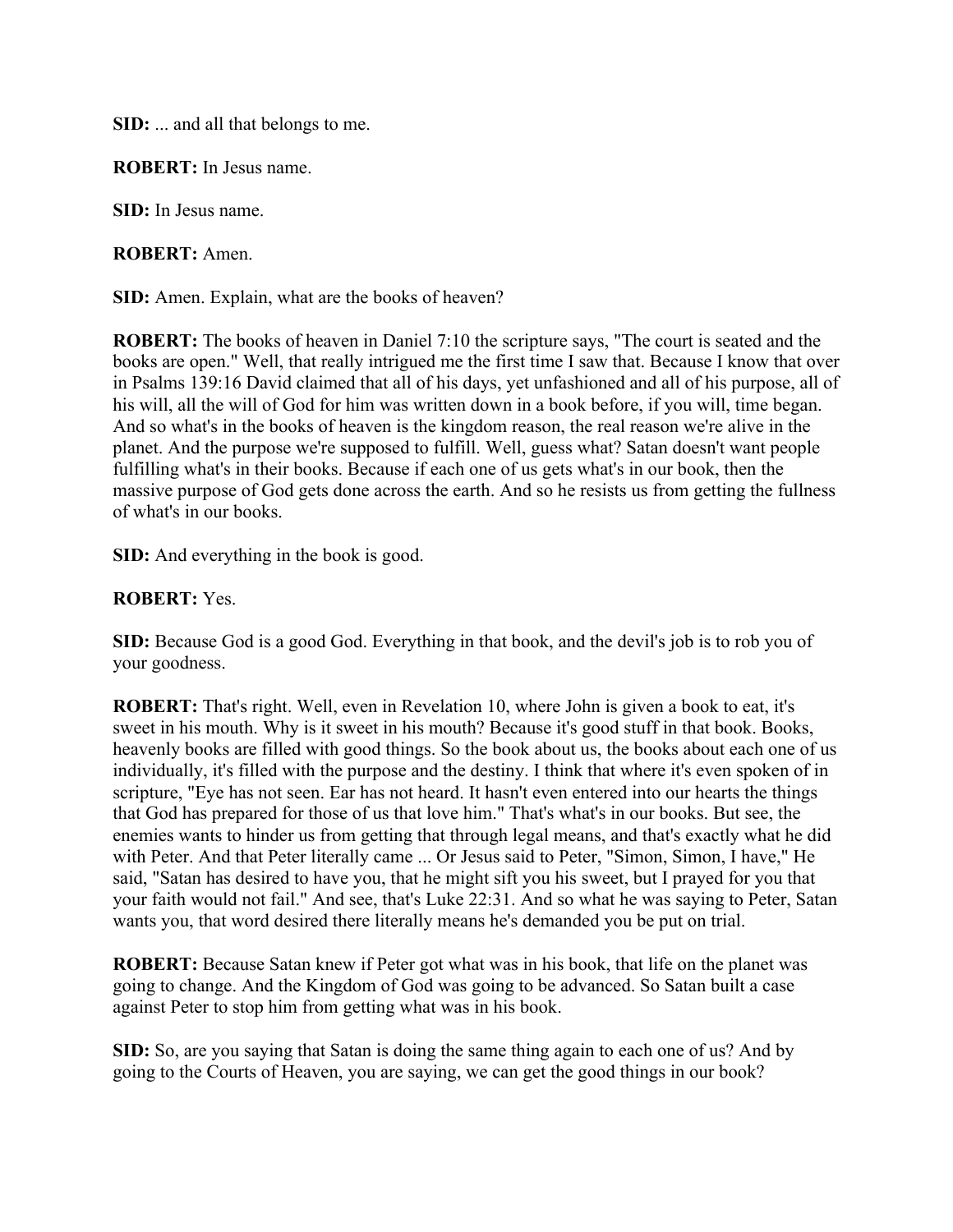**ROBERT:** Absolutely. You come, this is what, once you start having an understanding, and even by faith, you can say, "Lord, whatever's in my book, I'm asking you for. But I believe God, by the Holy Spirit, according to 1 Corinthians 2 will unveil to us things that are in our books. And somebody says, "Well, am I going to see a book open in words written?" No, no. Here's what normally happens. You hear words from God and those words are coming out of those books. And you begin to realize, "Wait, this is in my book. That's why I heard God say this about me." So I take that prophetic understanding that's coming out of the books of heaven and I begin to petition heaven, the courts-

**SID:** Just hold that thought. A prophecy started Robert into a brand new chapter of his life. He has been given access into the rooms of heaven where mantles are stored of famous men and women of God from the past. Now, he imparts them to people as God directs. He says, "God has directed him to do this now. I'll be right back.

*We'll be right back to It's Supernatural. [music] [commercial] [music] We now return to It's Supernatural.*

**SID:** Robert, tell me about dreams and the prophetic words that actually triggered the faith to initiate this new gift you operate under?

**ROBERT:** Well, I had a prophetic friend that had a very powerful prophetic dream about me. And in the dream, he and I were invited to stand in the mantle room of heaven, where all sorts of mantles were stored that other people had carried in history, but now nobody had them in the earth. But there's still mantles that God wants his people to have, because we need every anointing possible to get the job done that God's called us to do. And so we were standing in this room and it was revealed in the dream that God had given me access to that room and the right to impart those mantles. And this was the interesting thing, from a Court of Heaven perspective into people's lives.

**SID:** Wow, that sounds so phenomenal. And you've started doing this. Give me one example?

**ROBERT:** Well, we've had a couple of meetings where that we've gathered and we've just called it mantles conferences and people are coming. But what we've seen happen is that we've seen tremendous healings take place, because that seems to be something that is associated with this. But then mantles being imparted to people in ministry, but also people that function in the business realm or in other realms of society, because God's called different people to bring revival and reformation to different parts of our culture. And so we all need to be mantled for that. That's why anybody that's watching thinking, "Well, I'm not in ministry." Well, guess what? You're in something. And you need a mantle to be able to come on your life to empower you in that area.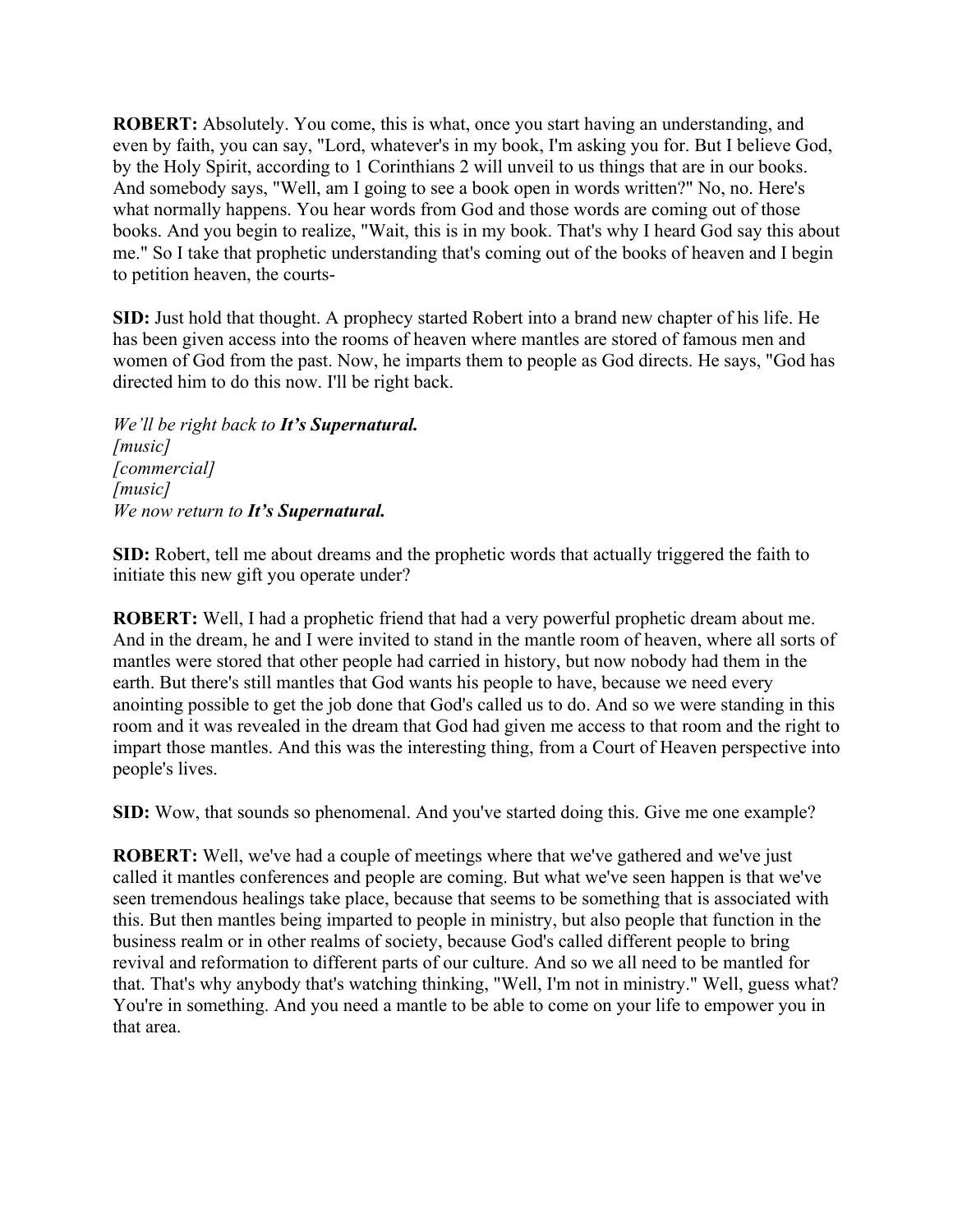**SID:** God has shown you what mantles to release right now for the viewers before he releases those mantles. I would be remiss if I didn't give you an opportunity to have your own experiential knowledge of the Messiah. Repeat this prayer after me out loud, dear God.

**ROBERT:** Dear God.

**SID:** I've made many mistakes.

**ROBERT:** I've made many mistakes.

**SID:** For which I am so sorry.

**ROBERT:** For which I'm so sorry.

**SID:** I believe your blood ...

**ROBERT:** I believe your blood ...

**SID:** ... the blood of Messiah, Jesus ...

**ROBERT:** ... the blood of Messiah, Jesus ...

**SID:** ... washes away every mistake.

**ROBERT:** ... washes away every mistake.

**SID:** And I'm clean.

**ROBERT:** And I am clean.

**SID:** And now that I'm clean ...

**ROBERT:** And now that I'm clean ...

**SID:** ... I ask you, Jesus ...

**ROBERT:** ... I ask you Jesus ...

**SID:** ... to live inside of me.

**ROBERT:** ... to live inside of me.

**SID:** Be my savior ...

**ROBERT:** Be my savior ...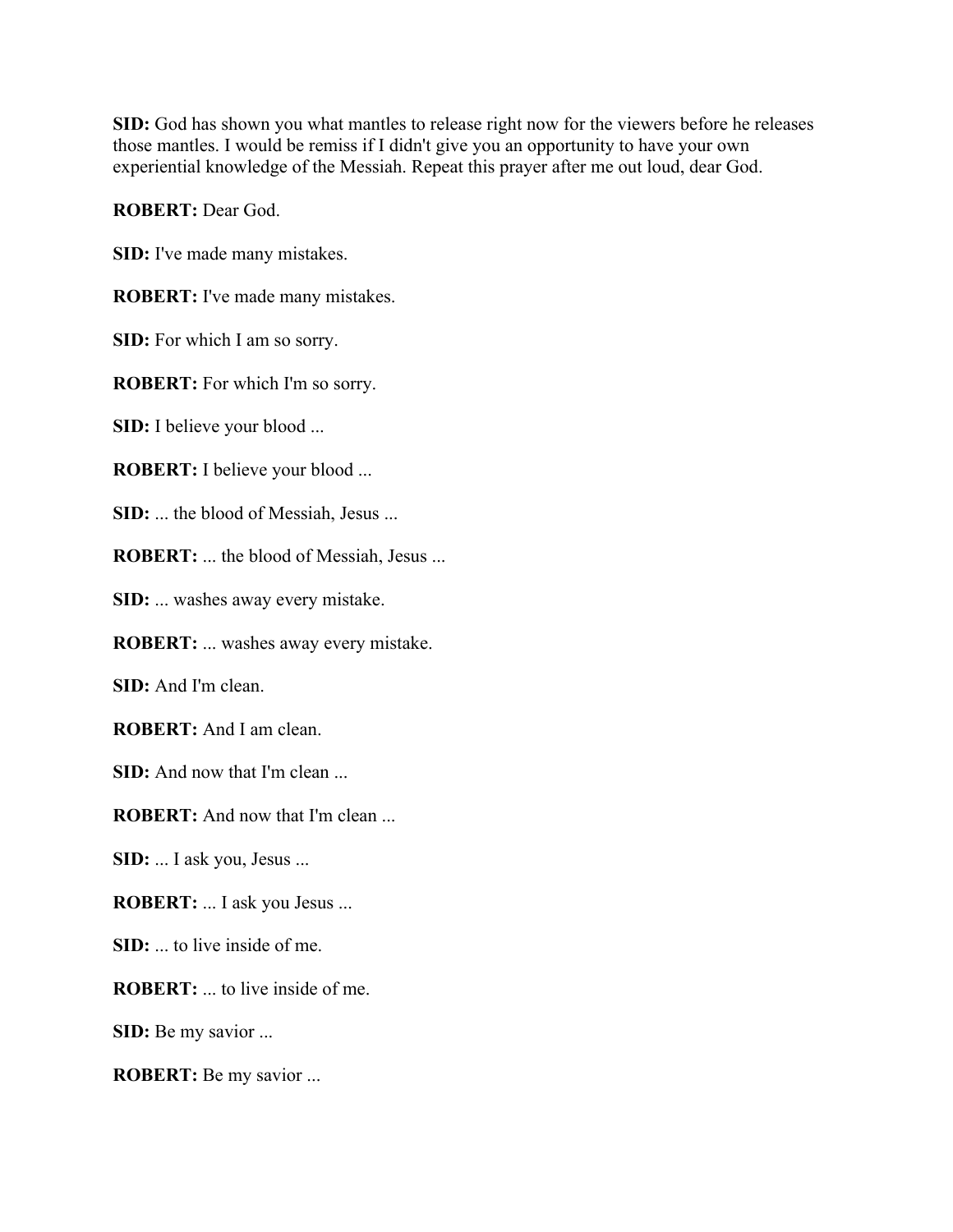**SID:** ... and my Lord.

**ROBERT:** ... and my Lord.

**SID:** Amen.

**ROBERT:** Amen.

**SID:** Robert, what did God show you to pray?

**ROBERT:** So father, even as we stand here before your presence and in your courts, because the word was from your courts that this would be done. I want you to say these words, say, Lord, I repent ...

**SID:** Lord, I repent ...

**ROBERT:** ... for any place ...

**SID:** ... for any place ...

**ROBERT:** ... I have not stewarded the **Holy Spirit** ...

**SID:** ... I have not stewarded the **Holy Spirit** ...

**ROBERT:** ... and his anointing ...

**SID:** ... an his anointing ...

**ROBERT:** ... in a proper way.

**SID:** ... in a proper way.

**ROBERT:** Any case ...

**SID:** Any case ...

**ROBERT:** ... the enemy would have against me ...

**SID:** ... the enemy would have against me ...

**ROBERT:** ... that would be seeking to deny me the right ...

**SID:** ... that would be seeking to deny me the right ...

**ROBERT:** ... to receive this fresh anointing ...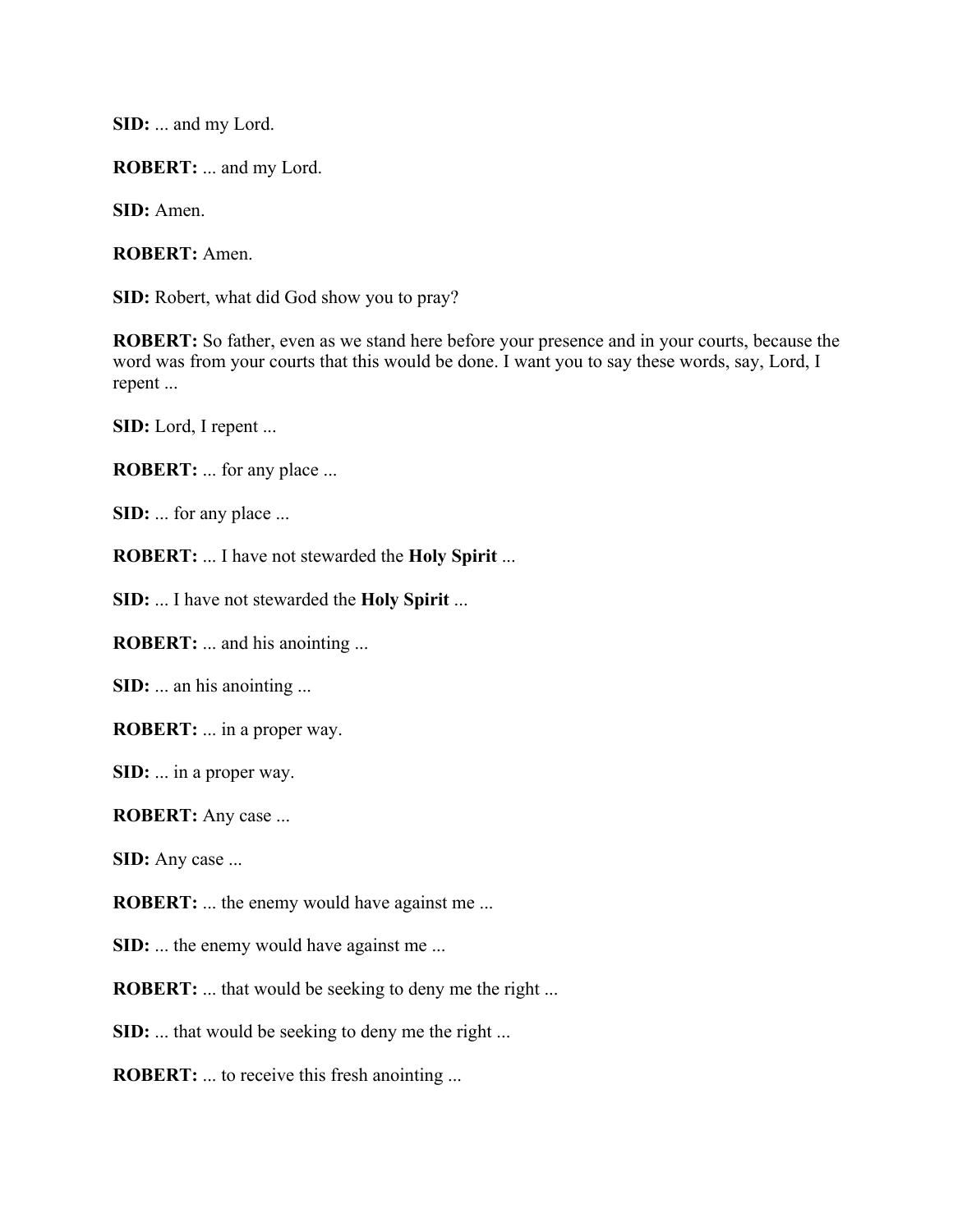**SID:** ... to receive this fresh anointing ...

**ROBERT:** ... of spirit and of power ...

**SID:** ... of spirit and of power ...

**ROBERT:** ... according to Psalms 92:10.

**SID:** ... according to Psalms 92:10.

**ROBERT:** That I'm anointed with fresh oil.

**SID:** That I'm anointed with fresh oil.

**ROBERT:** I have the strength of a wild ox.

**SID:** I have the strength of a wild ox.

**ROBERT:** I ask ...

**SID:** I ask ...

**ROBERT:** ... for that which the enemy would claim ...

**SID:** ... for that which the enemy would claim ...

**ROBERT:** ... would now be dismissed ...

**SID:** ... would now be dismissed ...

**ROBERT:** ... because of what the blood is saying for me ...

**SID:** ... because of what the blood is saying for me ...

**ROBERT:** ... on the basis of my repentance.

**SID:** ... on the basis of my repentance.

**ROBERT:** Now lift your hands and receive. Father, I pray right now, as you gave me the spirit or the mantles of spirit and of power. I thank you. Those mantles now come upon your people right where they are. I decree these mantles now coming out of heaven and empowering your people in the function you have called them to. And I decree receive the mantles now of spirit and power. In Jesus name. Thank you, Lord.

*[music] [commercial]*